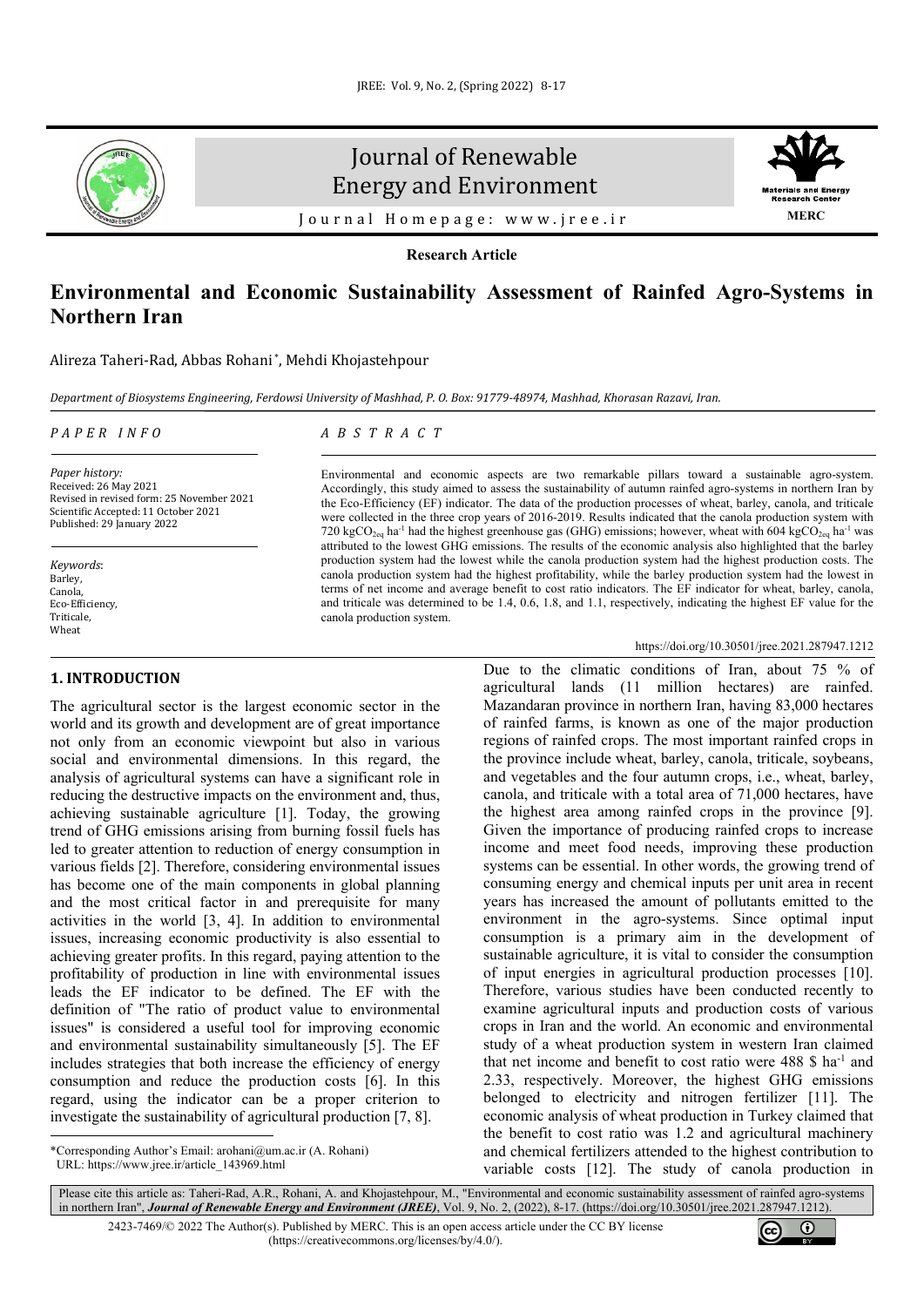Golestan province approved that the chemical fertilizers and diesel fuel had the highest contributions to GHG emissions with 51.23 % and 30.16 %, respectively [13]. Another study on wheat, barley, canola, soybean, paddy, and corn silage crops in northern Iran pointed out that three crops of canola, barley, and wheat had the lowest GHG emissions with 1,064, 1,106, and 1,171  $kgCO<sub>2eq</sub>$  ha<sup>-1</sup>, respectively, and paddy with 6,094 kgCO<sub>2eq</sub> ha<sup>-1</sup> had the highest GHG emissions [14].

 Various studies have also focused on evaluating the EF value in agricultural production. For instance, the results of a study on the EF value of paddy production in Thailand indicated that under equal income conditions, GHG emissions in the rainfed system were lower than that in the irrigated system [15]. In another research in Italy, the results of a study on the EF value of rapeseed and sunflower production highlighted that the EF value of rapeseed production was lower than sunflower. The results also revealed that sunflower production was more environmentally friendly than rapeseed [16]. It was also stated that in wheat production in Japan, nitrogen fertilizer was the main contributor to increasing the EF value and, thus, to sustainable development of wheat production [17]. In another study, an assessment of the EF value of tangerine production in northern Iran showed that the net income was 2.18 \$  $kgCO<sub>2eq</sub><sup>-1</sup>$ . It was also stated that chemical fertilizers had the highest contribution to both environmental and economic sustainability of tangerine production [18].

 This study aimed to investigate the sustainability of autumn rainfed agro-systems in northern Iran using the Eco-Efficiency (EF) indicator. This indicator has recently become a key tool for assessing different agricultural systems in Iran and across the world, due to its potential ability to quantify and integrate two major pillars of sustainable development, i.e., economic and environmental aspects. This point can lead to providing a powerful tool for investigating and comparing various crops in terms of how it is possible to make a balance between economic outputs and environmental effects of an agricultural system. However, according to the literature review, no research has been done so far on the sustainability of autumn rainfed agro-systems from environmental and economic points of view. Therefore, although different evaluation indices can be considered to estimate the EF of a crop production system, this study followed the procedure proposed by previous studies as in [18] due to the availability and simplicity of data collection. Besides, unlike other studies, three-year classified data have been used in this research, allowing for the investigation of the inputs flows over the time. Therefore, the main objectives of this research were to do (i) economic analysis and determine the economic indicators in the production of autumn rainfed crops including wheat, barley, canola, and triticale, (ii) conduct environmental analysis of autumn rainfed crops production, and finally (iii) compare the EF values of these crops to investigate the overall sustainability of the production systems.

## **2. METHOD**

## **2.1. Data collection and study area**

The study area was Mazandaran province located in northern Iran. Dasht-E Naz Sari Agricultural Company is of the main agricultural companies in northern Iran, which is located in Mazandaran with an area under cultivation of about 3,900 hectares. Irrigated and rainfed systems are being used for crop production in this company. Given the large area under cultivation of autumn rainfed crops in this company and also access to accurate data about using inputs, this company was selected to be the study area. Since the main rainfed systems of this company are located in Galugah County in this province, this region was selected as the study area. The mean values of some climatic parameters of Galugah County during 2006-2020 are shown in Table 1. Four major rainfed crops in this region, i.e., wheat, barley, canola, and triticale, were investigated during three crops years from 2017 to 2019. The total areas occupied by the four crops were 800, 770, and 685 ha in these three years, respectively, in the study area. In this company, the crops are cultivated in several smaller fields with different sizes. Accordingly, the required data were collected from all fields in each year and the average consumption of inputs was expressed per hectare (Table 2).

**Table 1.** Climatic conditions of Galugah, on average

| Daily temperature | <b>Annual precipitation</b> | <b>Total rainv</b> | <b>Total sunny hours</b> | Air relative     | <b>Annual evaporation</b> |
|-------------------|-----------------------------|--------------------|--------------------------|------------------|---------------------------|
| (0)               | (mm)                        | days (day)         | (h)                      | humidity $(\% )$ | (mm)                      |
| $-$               | 617                         | $\Omega$           | 1962                     |                  | 1148                      |

|                           | Wheat $(Unit ha-1)$      |                 |                 |  | Barley (Unit $ha^{-1}$ )           |                 |                 |  |
|---------------------------|--------------------------|-----------------|-----------------|--|------------------------------------|-----------------|-----------------|--|
| <b>Variables</b>          | $1st$ year               | $2nd$ year      | $3rd$ year      |  | $1st$ year                         | $2nd$ year      | $3rd$ year      |  |
|                           | $(2016 - 2017)$          | $(2017 - 2018)$ | $(2018 - 2019)$ |  | $(2016 - 2017)$                    | $(2017 - 2018)$ | $(2018 - 2019)$ |  |
| Machinery (h)             | 7.32                     | 6.51            | 6.15            |  | 7.89                               | 8.99            | 7.78            |  |
| Diesel fuel (1)           | 94.08                    | 92.40           | 98.54           |  | 88.42                              | 107.10          | 98.00           |  |
| Biocides (kg)             | 3.72                     | 2.88            | 3.92            |  | 2.5                                | 5.78            | 6.18            |  |
| Chemical fertilizers (kg) | 291.80                   | 382.83          | 275.70          |  | 319.30                             | 343.75          | 203.06          |  |
| Manure (kg)               | 5040.00                  | 5016.00         | 5038.50         |  | 4970.00                            | 5000.00         | 5277.00         |  |
| Seed (kg)                 | 259.44                   | 261.73          | 252.12          |  | 200.7                              | 196.74          | 240.22          |  |
| Human labor (h)           | 7.20                     | 6.44            | 7.88            |  | 7.16                               | 9.39            | 7.22            |  |
| Output $(kg)$             | 2786.88                  | 4057.73         | 3586.35         |  | 1587.34                            | 3707.55         | 2164.11         |  |
| Total area (ha)           | 250                      | 300             | 260             |  | 342                                | 200             | 180             |  |
|                           | Canola (Unit $ha^{-1}$ ) |                 |                 |  | Triticale (Unit ha <sup>-1</sup> ) |                 |                 |  |
| Machinery (h)             | 9.89                     | 9.52            | 8.76            |  | 6.78                               | 5.58            | 6.17            |  |
| Diesel fuel (1)           | 121.33                   | 120.40          | 118.05          |  | 106.78                             | 104.30          | 100.80          |  |

**Table 2.** Consumed inputs in wheat, barley, canola, and triticale production systems per unit area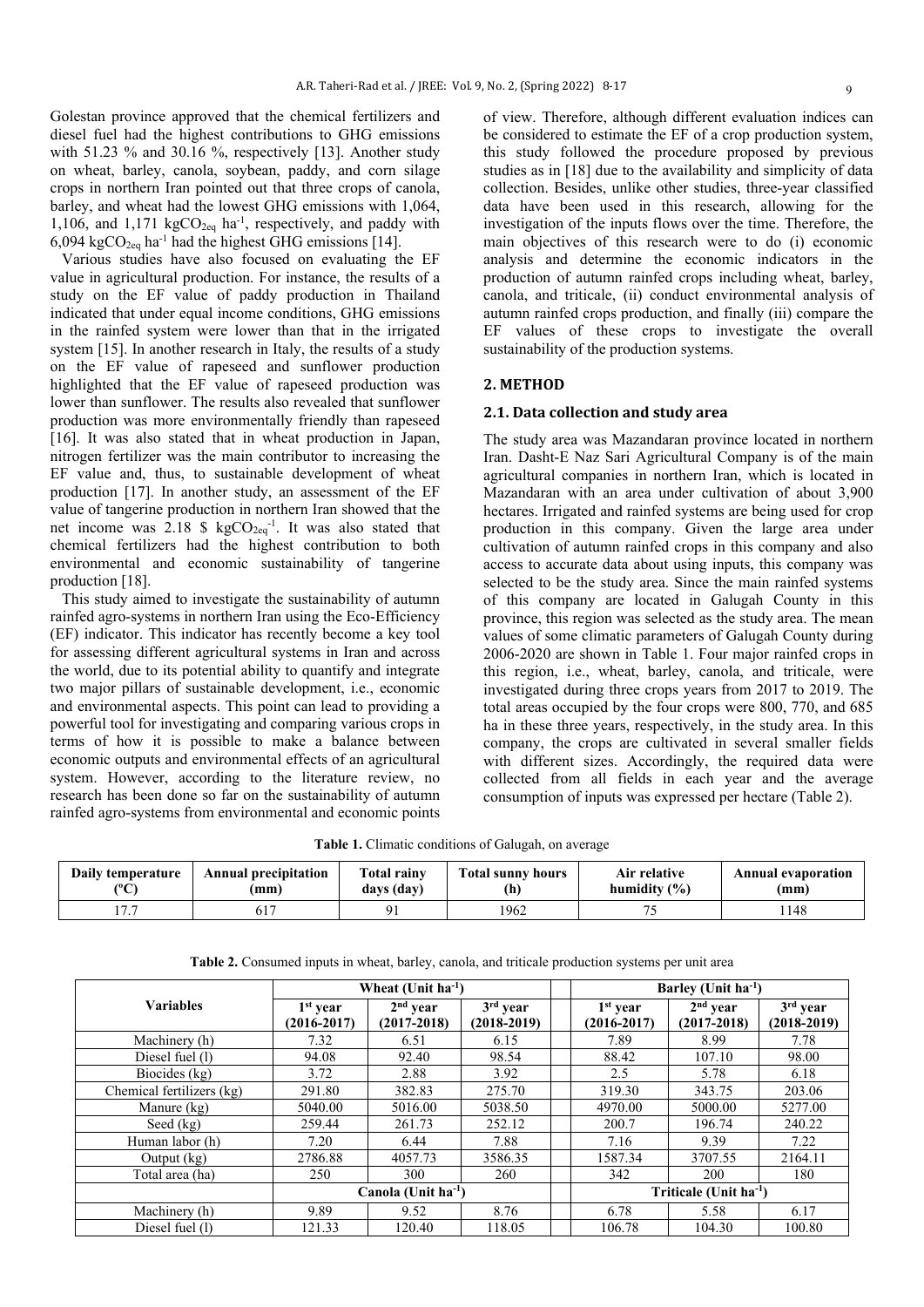| Biocides (kg)             | 4.35    | 3.26    | 7.81    | 3.00    | 5.06    | 6.14    |
|---------------------------|---------|---------|---------|---------|---------|---------|
| Chemical fertilizers (kg) | 610.56  | 623.33  | 478.51  | 356.36  | 275.42  | 426.67  |
| Manure (kg)               | 5000.00 | 4933.00 | 4865.00 | 5085.00 | 5000.00 | 5000.00 |
| Seed $(kg)$               | 7.44    | 7.57    | 5.54    | 205.00  | 250.25  | 231.50  |
| Human labor (h)           | 12.22   | 13.82   | 12.43   | 6.78    | 7.30    | 6.67    |
| Output (kg)               | 2299.89 | 2754.67 | 2525.89 | 3065.59 | 3382.83 | 4168.00 |
| Total area (ha)           | 90      | 150     | 185     | 118     | 120     | -60     |

## **2.2. GHG emissions analysis**

The GHG emissions of the investigated systems were estimated by multiplying the value of inputs consumed in each system by its emission coefficient (Table 3). The investigated inputs were diesel fuel, manure, agricultural machinery, chemical fertilizers, and biocides.

**Table 3.** GHG emission coefficient of consumed inputs

| Inputs               | Unit      | <b>GHG</b> emissions<br>coefficient ( $kgCO2ea$ ) | Reference |  |
|----------------------|-----------|---------------------------------------------------|-----------|--|
| Agricultural         | MJ        | 0.071                                             | [19]      |  |
| machinery            |           |                                                   |           |  |
| Diesel fuel          | L         | 2.76                                              | [20]      |  |
| <b>Biocides</b>      |           |                                                   |           |  |
| (a) Herbicides       | kg        | 6.3                                               | [21]      |  |
| (b) Pesticides       | kg        | 5.1                                               | $[21]$    |  |
| (c) Fungicides       | 3.9<br>kg |                                                   | [21]      |  |
| Chemical fertilizers |           |                                                   |           |  |
| (a) Nitrogen         | kg        | 0.09                                              | $[22]$    |  |
| (b) Phosphate        | kg        | 0.15                                              | $[22]$    |  |
| (c) Potassium        | kg        | 0.51                                              | $[22]$    |  |
| Manure               | kg        | 0.0462                                            | [23]      |  |

The GHG emission  $(G_M)$  of agricultural machines was estimated in terms of the energy value of this input (Eq. 1). Accordingly,  $G_M$  can be obtained from the machine working hours  $(H_M)$  and the energy equivalent coefficient of machines  $(0.62 \text{ MJ } h^{-1})$  [24] and GHG emission coefficient  $(C_M)$  are presented in Table 2. The GHG emissions of other inputs were determined using Eq. 2. In this equation,  $G<sub>I</sub>$  and  $C<sub>I</sub>$  donate the values and coefficients of GHG emissions, respectively, and W refers to the inputs used in the production process. W<sub>I</sub> included electricity (kWh), diesel fuel (L), and chemical fertilizers (kg), biocides (kg), and manure (kg) [25]. Various biocides and chemical fertilizers used in the production process can be attended at different energy levels. Therefore, to obtain GHG emissions from the inputs, biocides were divided into three sub-groups, i.e., herbicides, fungicides, and insecticides. Similarly, chemical fertilizers were divided into three sub-groups of nitrogen, phosphorus, and potash [21].

$$
G_M = 0.62 \times H_M \times C_M \tag{1}
$$

$$
G_1 = W_1 \times C_1 \tag{2}
$$

#### **2.3. Economic analysis**

The economic analysis of autumn rainfed agro-systems in Mazandaran province was conducted based on the amount of consumed inputs for each crop (wheat, barley, canola, and triticale). The total production costs and the total production value for each crop were computed per unit area. The economic indicators, i.e., gross income, net income, benefit to cost ratio, and economic productivity associated with each crop were estimated (Eqs.  $(3)$  to  $(6)$ ) and compared [26-28].

Gross income = Total production value  $(\$ \text{ha}^{\text{th}})$  - Variable costs ( $\$$  ha<sup>-1</sup>) (3)

Net income = Total production value  $(\text{S ha}^{\text{-}})$  - Total production cost ( $\text{S ha}^{\text{-}}$ ) (4)

Benefit to cost ratio = 
$$
\frac{\text{Total production value} \left( \text{S} \text{ ha}^{\cdot} \right)}{\text{Total production cost} \left( \text{S} \text{ ha}^{\cdot} \right)}
$$
\n(5)

Economic productivity = 
$$
\frac{\text{Yield} \left( \text{kg ha}^{\text{+}} \right)}{\text{Total production cost} \left( \text{$s ha}^{\text{+}} \right)}
$$
(6)

## **2.4. EF indicator**

The EF is the main indicator for improving both economic and environmental sustainability in agricultural production. In this study, the EF value was determined for investigated agrosystems. The indicator is calculated by dividing the economic output indicator (Ieco) to the environmental impact indicator (Ienv) [29] (Eq. 7). In this regard, economic output and environmental impact indicators were considered to be the net income and GHG emissions in the production process of each crop per unit area, respectively.

$$
EF = \frac{I_{\text{eco}}}{I_{\text{env}}} \tag{7}
$$

## **3. RESULTS AND DISCUSSION**

#### **3.1. GHG emission analysis**

Table 4 presents the average inputs consumption and the average GHG emissions from investigated agro-systems in Mazandaran province. The average yield of wheat, barley, canola, and triticale was 3,476.99, 2,486.33, 2,526.82, and 3,538.81, respectively, which was remarkably higher than the average yield of these crops in Iran [9]. The total GHG emissions derived from producing wheat, barley, canola, and triticale were found to be 604.34, 619.94, 720.38, and 628.62  $kgCO<sub>2eq</sub>$  ha<sup>-1</sup>, respectively, among which canola had the highest GHG emissions, while wheat had the lowest GHG emissions. It can be due to the difference in the amounts of inputs consumption in the investigated agro-systems. Accordingly, results exhibit that chemical fertilizers, particularly nitrogen fertilizers, were the main reason of the higher value of GHG emissions in the canola agro-system. Similar findings were reported in previous studies [13, 30, 31], where the highest GHG emissions of canola production belonged to the chemical fertilizers. The higher consumption of chemical fertilizers in canola production can be associated with higher nutritional needs of the crop. A study on how nitrogen fertilizer can affect seed yield of wheat and canola approved that at a given level of N-fertilizer, the yield of wheat was significantly higher than canola [32]. Another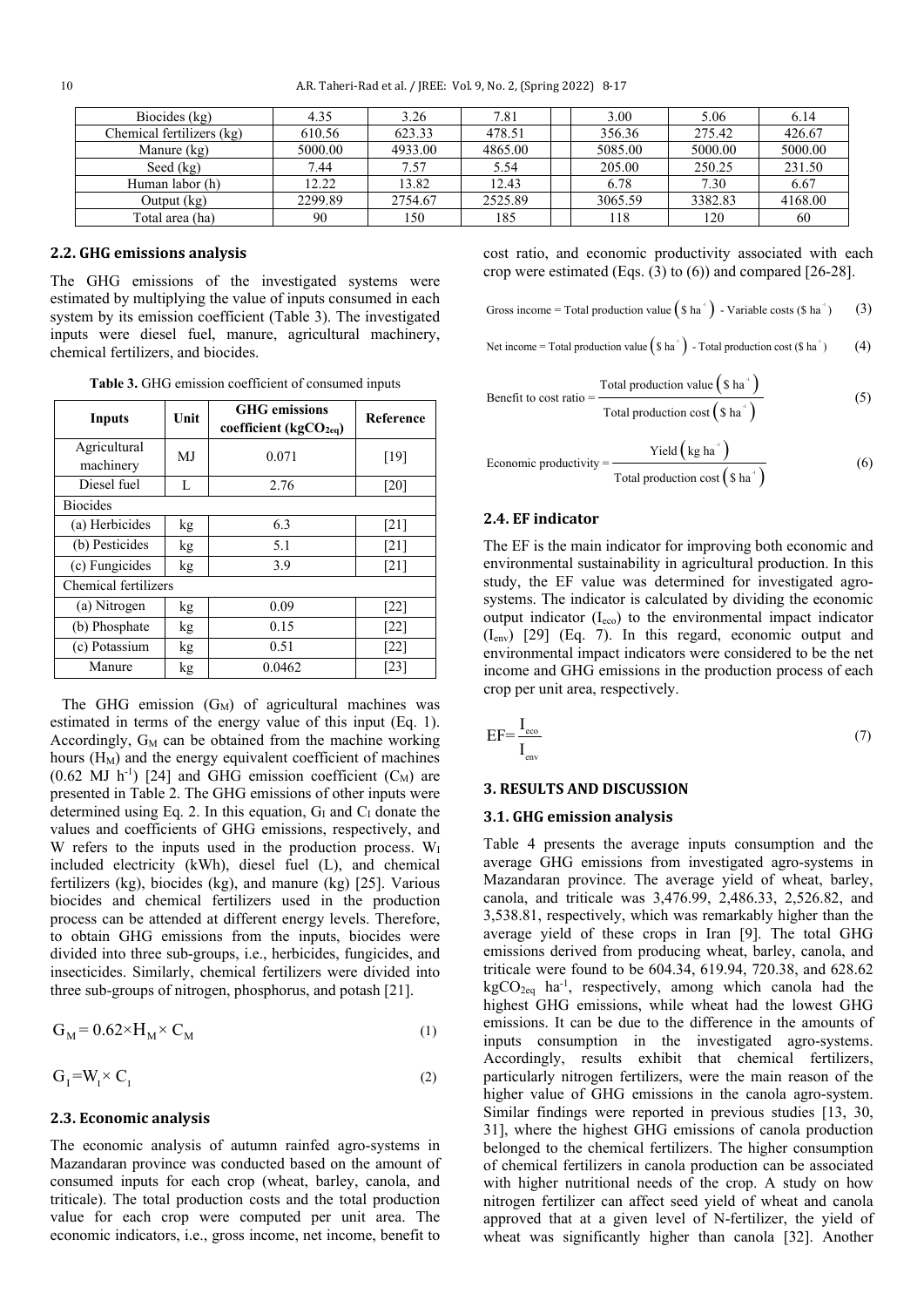study also claimed that for producing 90 % of the maximum yield, N and k-fertilizer requirements of canola were 26 % and 32 % higher than those of wheat, respectively [33]. However, the excessive use of chemical fertilizers can be managed by replacing bio-sources of nutrition such as crop residues, or manure, as well as applying the optimal level of fertilizers based on the local conditions [34-38]. Gao et al. reported that at similar N levels, manure application sometimes led to greater production of oil content in canola than fertilizers [39]. The contribution of the consumed inputs to GHG emissions is presented in Figure 1. The diesel fuel input was attended to the highest GHG emission rate in four investigated agrosystems, and the highest and lowest GHG emission rates from this input belonged to the canola production process with  $331.00 \text{ kgCO}_{2\text{eq}}$  ha<sup>-1</sup> and 46 % and wheat production with 262.22  $kgCO<sub>2eq</sub>$  ha<sup>-1</sup> and 22.4 %, respectively. The manure input was the second greatest contributor to GHG emissions in all investigated agro-systems. The input had the highest GHG emissions with 234.83 kgCO<sub>2eq</sub> ha<sup>-1</sup> in the barley production, while the canola production with 227.89 kgCO<sub>2eq</sub> ha<sup>-1</sup> had the lowest emission. According to Figure 1, the two inputs of diesel fuel and manure contributed to 77.6 % to 82.6 % of total GHG emissions, in producing autumn rainfed crops in Mazandaran province. The manure input had a high consumption in autumn rainfed agro-systems in this region,

such that, according to Table 2, the average consumption of this input in all investigated agro-systems was about 5,000 kg ha-1 . Chemical fertilizers ranked third in GHG emissions in all studied agro-systems. The GHG emission from this input in canola production with  $89.77 \text{ kgCO}_{2\text{eq}}$  ha<sup>-1</sup> and 12.4 % was the highest and in barley production, with 52.80 kgCO<sub>2eq</sub> ha<sup>-1</sup> and 8.5 % was the lowest. In this province, farmers use a combination of manure and chemical fertilizers to feed farms. Therefore, the consumption of chemical fertilizers in the production of rainfed crops in this region was much lower than that in similar studies [11, 40]. Other studies have reported that the simultaneous use of manure and chemical fertilizers can result in a significant reduction in chemical fertilizers consumption [41, 42]. The GHG emissions of the two inputs of agricultural machinery and biocides also were the lowest in the studied agro-systems. According to Table 4, the GHG emissions from consuming these inputs in the canola production were the highest and in the production of triticale and wheat were the lowest. Overall, the results indicated that canola had the highest GHG emissions, while wheat had the lowest GHG emissions among studied crops. Therefore, the GHG emissions from all inputs consumption except manure for canola were higher than those for other investigated agrosystems.

**Table 4.** Consumed inputs and GHG emissions of autumn rainfed agro-systems

| <b>Variables</b>          | Consumed inputs (Unit ha <sup>-1</sup> ) |               |                          |                          | GHG emissions ( $kgCO2eq$ ha <sup>-1</sup> ) |                |                          |                          |                  |
|---------------------------|------------------------------------------|---------------|--------------------------|--------------------------|----------------------------------------------|----------------|--------------------------|--------------------------|------------------|
|                           | Wheat                                    | <b>Barley</b> | Canola                   | <b>Triticale</b>         |                                              | Wheat          | <b>Barley</b>            | Canola                   | <b>Triticale</b> |
| Inputs                    |                                          |               |                          |                          |                                              |                |                          |                          |                  |
| Machinery (MJ)            | 6.66                                     | 8.22          | 9.39                     | 6.18                     |                                              | 29.66          | 36.60                    | 41.80                    | 27.50            |
| Diesel fuel (kg)          | 95.01                                    | 97.84         | 119.93                   | 103.96                   |                                              | 262.22         | 270.04                   | 331.00                   | 286.93           |
| Biocides (kg)             | 3.51                                     | 4.82          | 5.14                     | 4.73                     |                                              | 19.16          | 25.68                    | 29.92                    | 25.08            |
| (a) Herbicides            | 1.94                                     | 2.48          | 3.88                     | 2.37                     |                                              | 12.12          | 15.63                    | 24.42                    | 14.92            |
| (b) Insecticides          | 0.69                                     | 0.78          | 0.48                     | 0.78                     |                                              | 3.51           | 3.96                     | 2.44                     | 3.99             |
| (c) Fungicides            | 0.88                                     | 1.56          | 0.78                     | 1.58                     |                                              | 3.43           | 6.09                     | 3.06                     | 6.18             |
| Chemical fertilizers (kg) | 316.78                                   | 288.70        | 570.80                   | 352.81                   |                                              | 60.84          | 52.80                    | 89.77                    | 56.81            |
| (a) Nitrogen              | 169.54                                   | 165.77        | 402.63                   | 215.30                   |                                              | 15.26          | 14.92                    | 36.24                    | 19.38            |
| (b) Phosphorous           | 81.98                                    | 68.94         | 89.55                    | 90.84                    |                                              | 12.30          | 10.34                    | 13.43                    | 13.63            |
| (c) Potassium             | 65.26                                    | 54.00         | 78.62                    | 46.67                    |                                              | 33.28          | 27.54                    | 40.10                    | 23.80            |
| Manure (kg)               | 5031.71                                  | 5082.85       | 4932.73                  | 5028.25                  |                                              | 232.46         | 234.83                   | 227.89                   | 232.31           |
| Seed $(kg)$               | 257.76                                   | 212.35        | 6.85                     | 228.92                   |                                              | $\blacksquare$ | $\overline{\phantom{a}}$ | $\overline{\phantom{a}}$ | -                |
| Human labor (h)           | 7.17                                     | 7.92          | 12.82                    | 6.92                     |                                              |                |                          | ۰                        | -                |
| Total GHG emissions       | $\overline{\phantom{a}}$                 | ٠             | $\overline{\phantom{a}}$ | $\overline{\phantom{0}}$ |                                              | 604.34         | 619.94                   | 720.38                   | 628.62           |
| Output                    |                                          |               |                          |                          |                                              |                |                          |                          |                  |
| Yield (kg)                | 3476.99                                  | 2486.33       | 2526.82                  | 3538.81                  |                                              |                |                          |                          | -                |



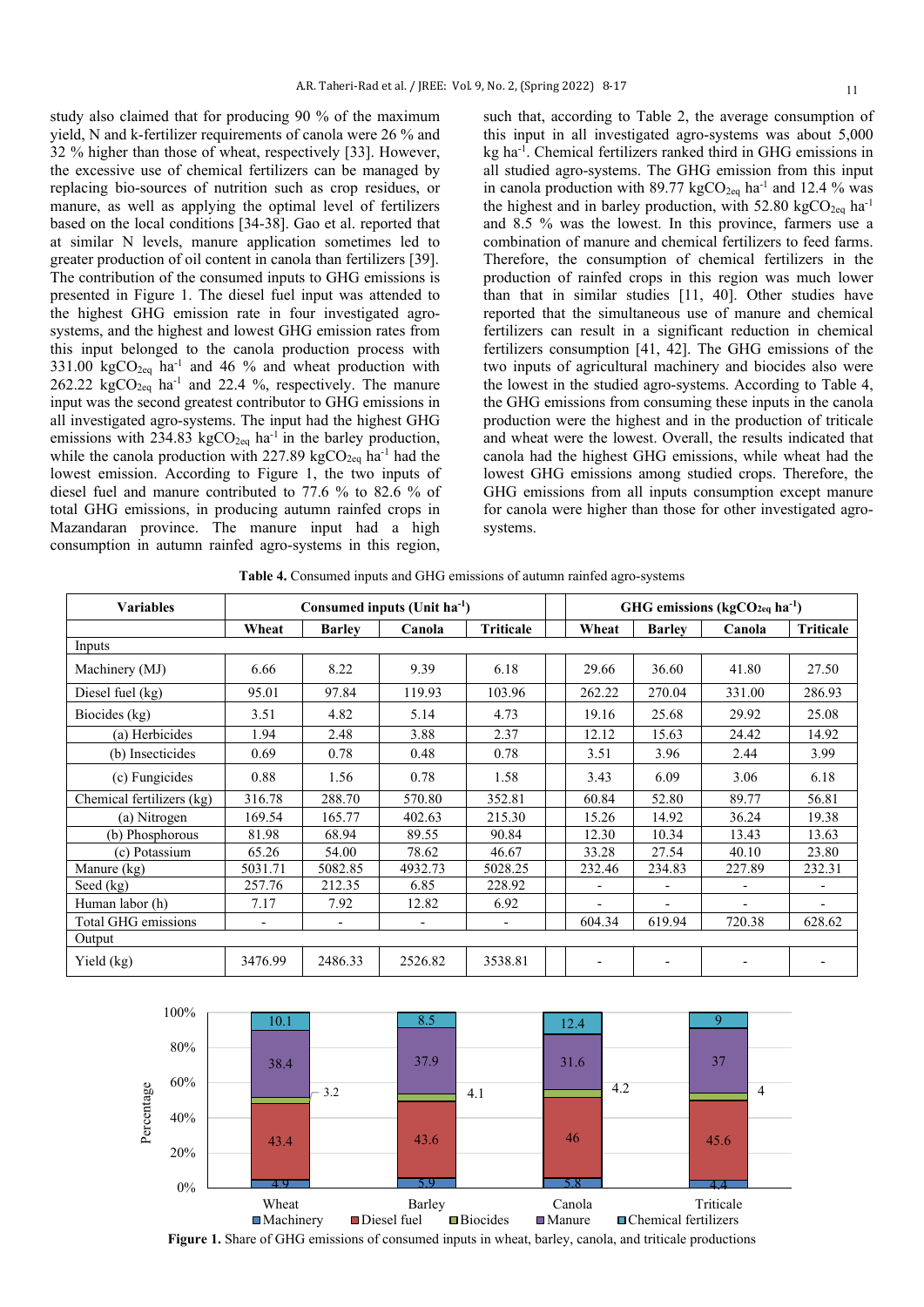The GHG emissions from autumn rainfed agro-systems were also investigated in terms of crop years (Figure 2). The results for wheat production revealed that although the total GHG emissions varied over three years, the differences were not significant. According to Figure  $2(a)$ , the emissions from all inputs were equal every three years, and only the input of chemical fertilizers in the second year had a higher GHG emission rate than in other years. The results of the study of barley production claimed that the total GHG emissions of the second year (666.2 kg $CO<sub>2eq</sub>$  ha<sup>-1</sup>) were estimated significantly higher than in the other two years. According to Figure 2(b) in the second year, GHG emissions of diesel fuel, chemical fertilizers, and agricultural machinery inputs were higher than in the other years. Figure 2(c) depicts the results of studying

the canola production, where although the GHG emissions of diesel fuel, manure, and agricultural machinery in the first year were greater than the other years and the total GHG emission in the third year (740.6 kgCO<sub>2eq</sub> ha<sup>-1</sup>) was obtained to be more than that in other years. The difference can be associated with the higher GHG emissions of biocides and chemical fertilizers in the third crop year. However, overall, the difference in GHG emissions was not significant in different years. The results of studying the triticale production (Figure 2(d)) also highlighted that although the total GHG emissions were higher in the third year, this difference was not significant. The difference can be associated with the higher GHG emissions of biocides and chemical fertilizers in the third crop year.



**Figure 2.** The GHG emissions of consumed inputs in (a) wheat, (b) barley, (c) canola, and (d) triticale production during three crop years (2016-2019) in Mazandaran province

## **3.2. Economic analysis**

Table 5 presents the economic indicators and production costs of autumn rainfed crops in Mazandaran province. The total production costs for wheat, barley, canola, and triticale were 623.20, 596.81, 671.41, and 597.64 \$ ha-1 , respectively. Barley had the lowest and canola had the highest production costs. The gross income of producing these crops was found to be 1490.14, 947.17, 1949.26, and 1263.86 \$ ha<sup>-1</sup>, respectively, in which canola had the highest gross income

and the lowest value of the indicator belonged to the barley production system. In general, among the rainfed autumn crops in this region, canola had the highest production costs as well as the highest gross income. The economic analysis of crops in Moghan Plain indicated that canola had the highest production costs and income, while the values for barley were lower than canola and wheat [43].

 Figure 3 depicts the contribution of consumed inputs to the production costs for investigated agro-systems. Examining the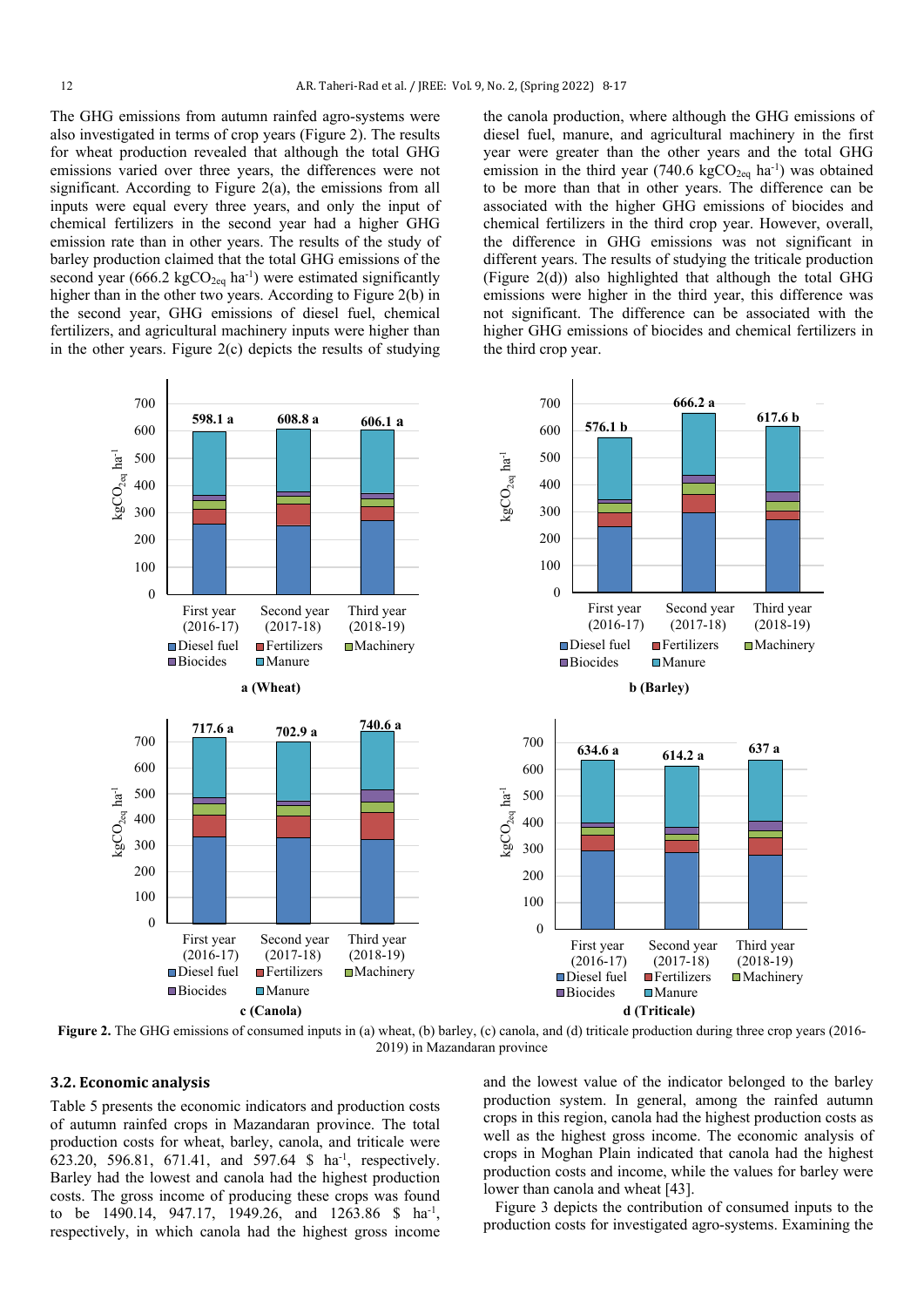variable costs revealed that seed, chemical fertilizers, manure, and agricultural machinery were among the costliest inputs in all the investigated agro-systems. In wheat production, seed and manure had the highest costs, with 150.36 and 119.80 \$ ha-1 , respectively, and with a total share of 51.1 %. In wheat production, the average seed consumption was approximately 258 kg ha-1 , which was higher than that of the wheat production systems in other parts of Iran [26, 40]. In barley production, manure input with  $121.02 \text{ }\$$  ha<sup>-1</sup> and  $23.9 \%$  had the highest production costs. Agricultural machinery and seed inputs with 23.2 % and 18 %, respectively, were among the most expensive inputs in the production. In another study on barley production, it was reported that seed input was one of the most consumed inputs [44]. In canola production, chemical fertilizers with  $151.66 \text{ s}$  ha<sup>-1</sup> and 26.6 % had the highest production costs due to the high consumption of nitrogen fertilizer. Accordingly, the highest costs associated with the chemical fertilizers belonged to the nitrogen fertilizer with 95.86 \$ ha<sup>-1</sup> for the consumption value of 402.63 kg ha<sup>-1</sup>. The consumption of chemical fertilizers in this study was found to be higher than that in other regions of Iran [13, 45]. In general, the high nutritional needs of canola to nitrogen fertilizer [46] and the semi-mechanized distribution systems of spreading nitrogen fertilizer (using fertilizer broadcaster) in farms increased the consumption of this input. In this regard, by using a proper combination of manure and chemical fertilizers, the consumption of this input can be reduced [42, 47]. In the triticale production system, similar to wheat, the two inputs of manure and seeds with 119.72 and 109.01 \$ ha<sup>-1</sup>, respectively, and with a total share of 45.1 % had the highest production costs.

 Biocides, human labor, and diesel fuel were also in the next ranks of production costs for all the investigated crops. Although biocides were responsible for the lowest GHG emissions, their contribution to the production costs was significant due to the high consumption rates of herbicides in all studied agro-systems. In other words, according to Table 5, the cost of herbicides was at least two times higher than that of fungicides and insecticides. The lowest costs also belonged to the diesel fuel. This input was the highest contributor to GHG emissions in all the investigated crops. However, the contribution of diesel fuel to production costs varied from 1.3 to 1.5 % and it results from low price of diesel fuel and consequently, high and overuse of this input in Iran. Similar findings are also reported in previous studies on various crop production systems in the same region [28, 48] (Esmailpour-Troujeni et al., 2018; Mirkarimi et al., 2021).

 Assessing the economic indicators revealed that the net income of wheat, barley, canola, and triticale was 866.94, 350.37, 1,277.85, and 666.22 \$ ha-1 , respectively. The average benefit to cost ratio of these crops was also 2.39, 1.59, 2.90, and 2.11, respectively. The results of these two indicators indicated the high profitability of canola production and the low profitability of barley production. The economic productivity of these crops was also estimated at 5.85, 4.17,  $3.76$ , and  $5.92$  kg ha<sup>-1</sup>, respectively, indicating that for every dollar spent on production, more wheat and triticale were produced. Overall, the results of studying economic indicators highlighted that canola and barley had the highest and lowest profitability among autumn rainfed crops, respectively. Unakitan et al. [49] in assessing the canola production in Turkey, reported that the crop production in Turkey was highly profitable. They found the benefit to cost ratio and net income in canola production to be  $2.09$  and  $916.63$  \$ ha<sup>-1</sup>, respectively, which was less than that of the current study. Mousavi-Avval et al. [45] in the economic assessment of canola production in three different farm sizes in northern Iran stated that the maximum values of benefit to cost ratio and net incomes were  $1.59$  and  $532.81$  \$ ha<sup>-1</sup>, indicating high profitability of canola production.

| <b>Items</b>          | Unit                                  | Wheat   | <b>Barley</b> | <b>Rapeseed</b> | <b>Triticale</b> |  |  |
|-----------------------|---------------------------------------|---------|---------------|-----------------|------------------|--|--|
| A. Inputs             |                                       |         |               |                 |                  |  |  |
| 1. Machinery          | $$$ ha <sup>-1</sup>                  | 95.18   | 117.44        | 134.12          | 88.24            |  |  |
| 2.Human labor         | $$ ha-1$                              | 15.37   | 16.98         | 27.48           | 14.82            |  |  |
| 3.Ch fertilizers      | $$ ha-1$                              | 89.05   | 80.09         | 151.66          | 96.05            |  |  |
| (a) Nitrogen          | $$ ha-1$                              | 40.37   | 39.47         | 95.86           | 51.26            |  |  |
| (b)Phosphorous        | $\sqrt{\tan^{-1}$                     | 25.37   | 21.34         | 27.72           | 28.12            |  |  |
| (c) Potassium         | $$$ ha <sup>-1</sup>                  | 23.31   | 19.29         | 28.08           | 16.67            |  |  |
| 4.Seed                | $$$ ha <sup>-1</sup>                  | 150.36  | 91.01         | 57.07           | 109.01           |  |  |
| 5. Biocides           | $$$ ha <sup>-1</sup>                  | 51.58   | 72.25         | 72.64           | 71.22            |  |  |
| (a) Herbicides        | $$ ha^{-1}$                           | 25.85   | 33.07         | 51.68           | 31.57            |  |  |
| (b) Insecticides      | $$$ ha <sup>-1</sup>                  | 10.00   | 11.28         | 6.95            | 11.35            |  |  |
| (c) Fungicides        | $$ ha^{-1}$                           | 15.73   | 27.89         | 14.02           | 28.29            |  |  |
| 6. manure             | $$ ha^{-1}$                           | 119.80  | 121.02        | 117.45          | 119.72           |  |  |
| 7.Diesel fuel         | $$ ha-1$                              | 6.79    | 6.99          | 8.57            | 7.43             |  |  |
| <b>B.</b> indices     |                                       |         |               |                 |                  |  |  |
| Variable cost         | $$$ ha <sup>-1</sup>                  | 528.13  | 505.77        | 569.0           | 506.47           |  |  |
| Fixed cost            | $\sqrt{\frac{2}{n}}$ ha <sup>-1</sup> | 95.06   | 91.04         | 102.42          | 91.17            |  |  |
| Total cost            | $$ha^{-1}$                            | 623.20  | 596.81        | 671.41          | 597.64           |  |  |
| Sale price            | $$ kg-1$                              | 0.43    | 0.38          | 0.77            | 0.36             |  |  |
| production value      | $$ ha-1$                              | 1490.14 | 947.17        | 1949.26         | 1263.86          |  |  |
| Benefit to cost ratio | $\overline{a}$                        | 2.39    | 1.59          | 2.90            | 2.11             |  |  |
| Eco-productivity      | $kg \$ <sup>-1</sup>                  | 5.58    | 4.17          | 3.76            | 5.92             |  |  |
| Gross income          | $$ ha^{-1}$                           | 962.01  | 441.41        | 1380.26         | 757.39           |  |  |
| Net income            | $$$ ha <sup>-1</sup>                  | 866.94  | 350.37        | 1277.85         | 666.22           |  |  |

**Table 5.** Production costs and economic indicators of wheat, barley, canola, and triticale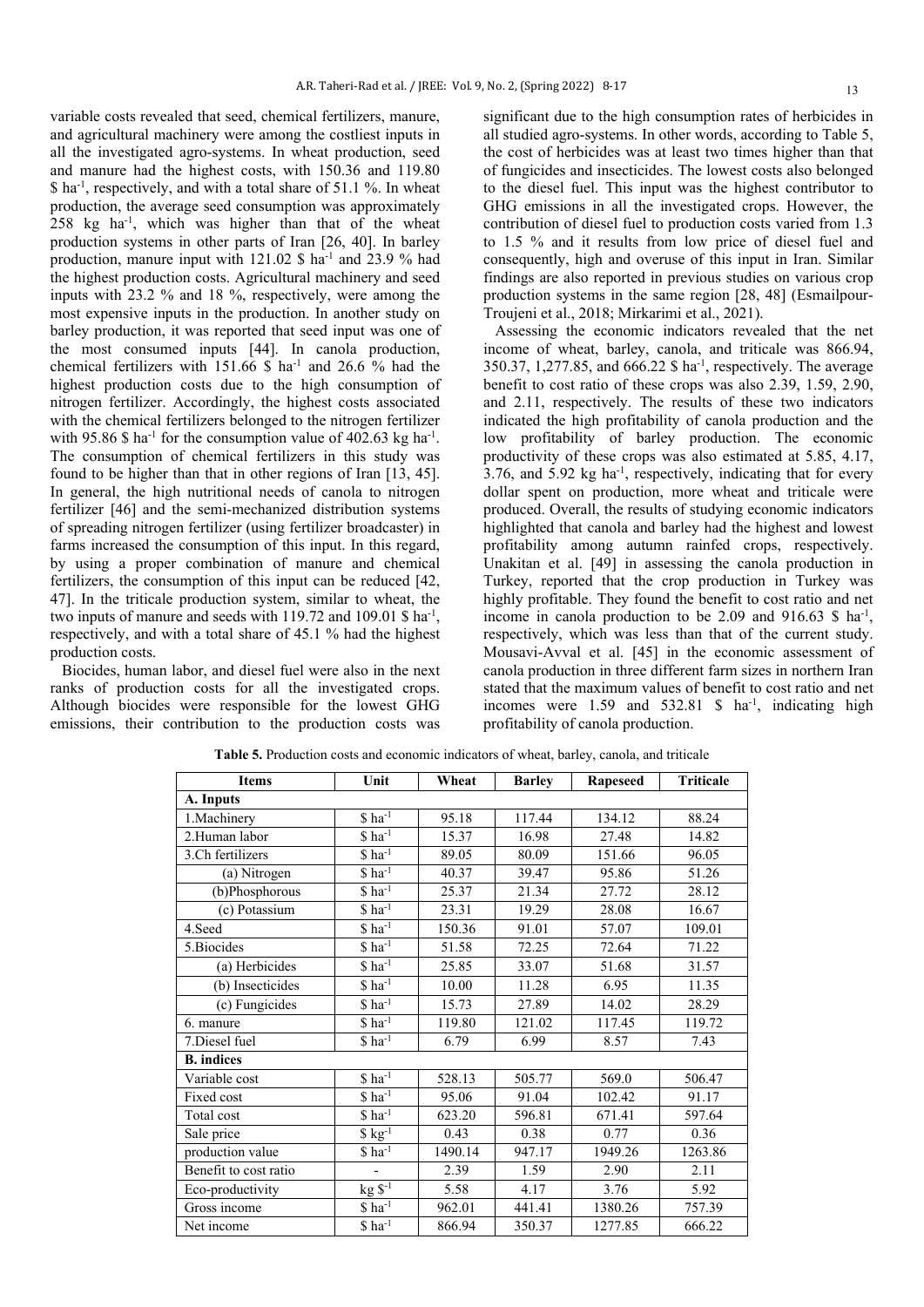

Figure 4 depicts the share of each input in the production cost of autumn rainfed crops in terms of different crop years. In wheat production (Figure 4(a)), however, production costs in the first and second years were higher than in the third year and the differences were not significant. The reason for this difference was the higher cost of two inputs of agricultural machinery and chemical fertilizers, respectively, in the first and second crop years. In barley production (Figure 4(b)), it can be stated that the total production costs for the second year with  $644.1 \text{ S}$  ha<sup>-1</sup> were significantly higher than the first year with  $547.9 \text{ }\$\text{ha}^{-1}\text{.}$  Therefore, the costs of all inputs, except seed and manure, were higher in the second year than

in the first year. According to Figure 4(c), the results of the study on canola revealed that there was no significant difference between production costs in three years and the consumption of inputs in different years was almost equal. The study on triticale also indicated an upward trend in production costs over three years (Figure 4(d)). Thus, total production costs for the third year  $(639.4 \text{ S} \text{ ha}^{-1})$  were significantly higher than the first year  $(568.7 \text{ S} \text{ ha}^{-1})$ . Overall, the results of the study on production costs in different years pointed out that the two crops of wheat and canola had the least changes in production costs and the two crops of barley, while triticale, had significant changes in production costs.

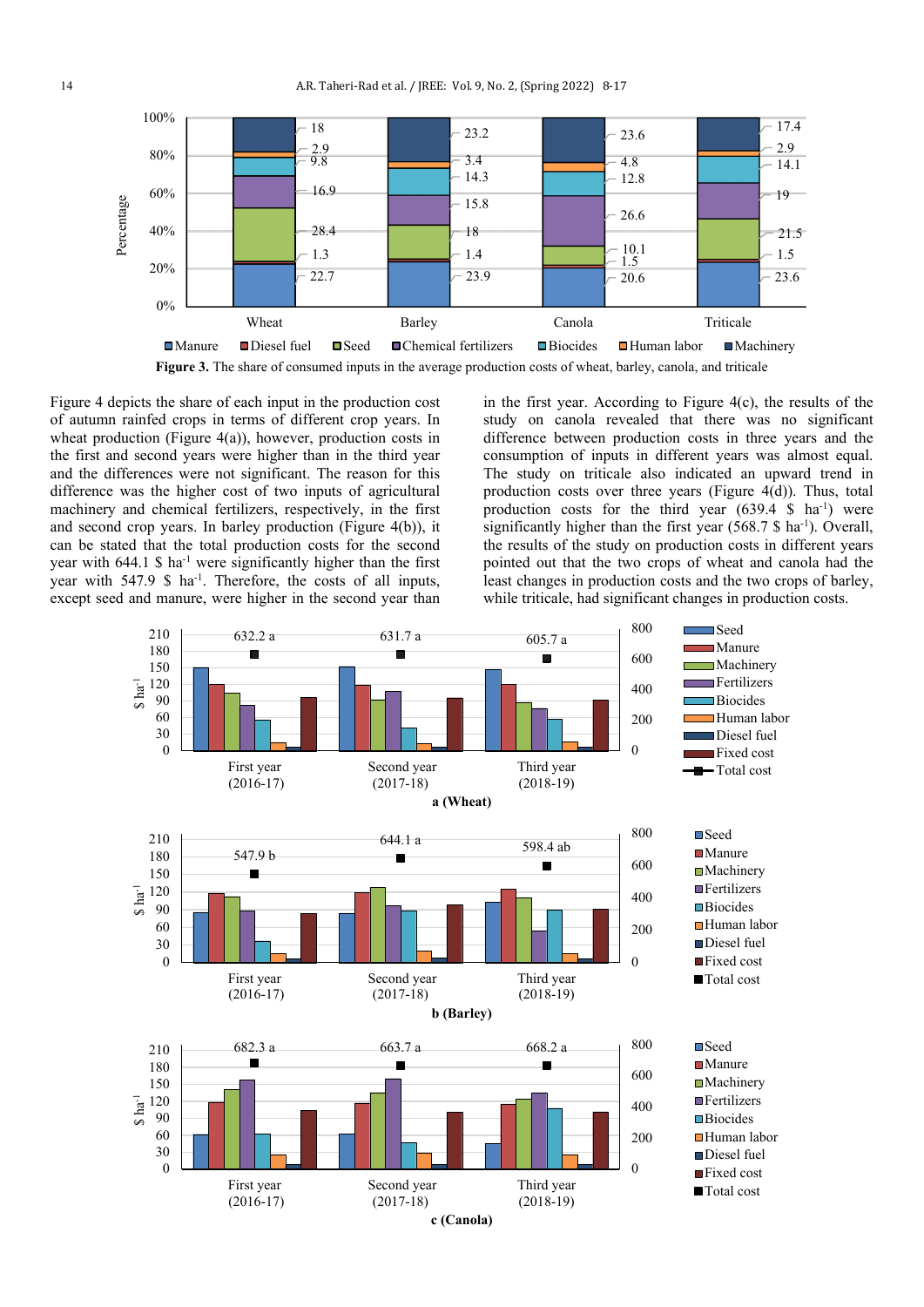

**Figure 4.** Share of consumed inputs in the production costs of (a) wheat, (b) barley, (c) canola, and (d) triticale

#### **3.3. EF Indicator analysis**

Figure 5 presents the EF value of investigated autumn rainfed agro-systems in Mazandaran province. The EF values for producing wheat, barley, canola, and triticale were calculated as 1.43, 0.57, 1.77, and 1.06 \$  $kgCO_{2eq}^{-1}$ , respectively, resulting in the highest EF value of canola production. However, GHG emissions from canola production were higher than other crops (according to Table 3), the EF value of canola production was the highest. It can be associated with the higher net income of canola production. According to Table 4, the net income of canola production was about four times higher than that of barley production and about two-fold higher than that of triticale production. In general, by reducing GHG emissions and increasing net income, the EF value could be increased in the production of these crops. In the study of rapeseed and sunflower production in Italy, the maximum values of EF were reported to be 0.82 and 0.30 \$  $kgCO_{2eq}^{-1}$ , respectively [50], which was much lower than that of autumn rainfed crops in Mazandaran province. The EF value of sugarcane production in Thailand was determined to be 2.8  $\frac{1}{2}$  kgCO<sub>2eq</sub>-1 [51] and higher than that of the investigated agrosystems in the current research.



production systems, on average

 The EF value of the investigated agro-systems in terms of different crop years is presented in Table 6. Accordingly, the difference between the EF values in three years was significant for wheat and barley, while it was not significant for canola and triticale in different years. The EF values of wheat production in the second and third years were higher than in the first year, and for barley in the second year was much higher than in the first and third years, which was significant at a 5 % level. In general, the EF values in all investigated agro-systems were higher in the second year than

in the first year, which can be due to the weather conditions and the amount of annual rainfall in the region.

**Table 6.** The EF value of wheat, barley, canola, and triticale production per hectare ( $\frac{6 \text{ kgCO}_{2\text{eq}}^{-1}}{2}$ )

|           | <b>EF</b> (Based on net income)         |                               |                             |  |  |  |  |
|-----------|-----------------------------------------|-------------------------------|-----------------------------|--|--|--|--|
| Crop      | 1 <sup>st</sup> year<br>$(2016 - 2017)$ | $2nd$ year<br>$(2017 - 2018)$ | $3rd$ year<br>$(2018-2019)$ |  |  |  |  |
| Wheat     | 0.94 <sup>b</sup>                       | 1.82 <sup>a</sup>             | 1.53 <sup>a</sup>           |  |  |  |  |
| Barley    | 0.10 <sup>b</sup>                       | $1.15^{\rm a}$                | 0.37 <sup>b</sup>           |  |  |  |  |
| Canola    | 1.52 <sup>a</sup>                       | 2.08 <sup>a</sup>             | 1.73 <sup>a</sup>           |  |  |  |  |
| Triticale | 0.83 <sup>a</sup>                       | 1.01 <sup>a</sup>             | 1,33 <sup>a</sup>           |  |  |  |  |

#### **4. CONCLUSIONS**

The study investigated the sustainability of autumn rainfed agro-systems (wheat, barley, canola, and triticale) in northern Iran using the EF indicator. The investigated inputs included seed, human labor, manure, diesel fuel, agricultural machinery, chemical fertilizers, and biocides in three crop years of 2016-2019. GHG emissions from inputs were obtained through GHG emission coefficients, and the EF was estimated based on the ratio of the net income indicator to the environmental impact indicator. The total GHG emissions from wheat, barley, canola, and triticale production were determined to be 604.34, 619.94, 720.38, and 628.62  $kgCO_{2eq}$  ha<sup>-1</sup>, respectively, in which the diesel fuel had the highest GHG emissions in all the investigated agro-systems. In general, canola had the highest GHG emissions, while the lowest GHG emissions belonged to the wheat production system. The GHG emissions from all inputs consumption except manure for canola production were higher than those for other investigated crops production systems. In the wheat and triticale production systems, the semi-mechanized sowing system caused increase in the consumption and cost of seeds, and in the canola production, use of the semi-mechanized system for distributing the nitrogen fertilizer (using fertilizer broadcaster) in farms was the most effective factor in increasing the chemical fertilizers consumption. In determining the economic indicators, the net income of wheat, barley, canola, and triticale production was found to be 866.94, 350.37, 1277.85, and 666.22 \$ ha<sup>-1</sup>, respectively, and the average benefit to cost ratios of these products were 2.39, 1.59, 2.90, and 2.11, respectively. The results of these two indicators presented high profitability of canola production and low profitability of barley production. The EF values for wheat, barley, canola, and triticale production systems were determined to be 1.43, 0.57, 1.77, and 1.06 \$  $kgCO_{2eq}^{-1}$ , respectively, in which canola had the highest EF value. In conclusion, canola can be recommended as the most sustainable crop in terms of economic and environmental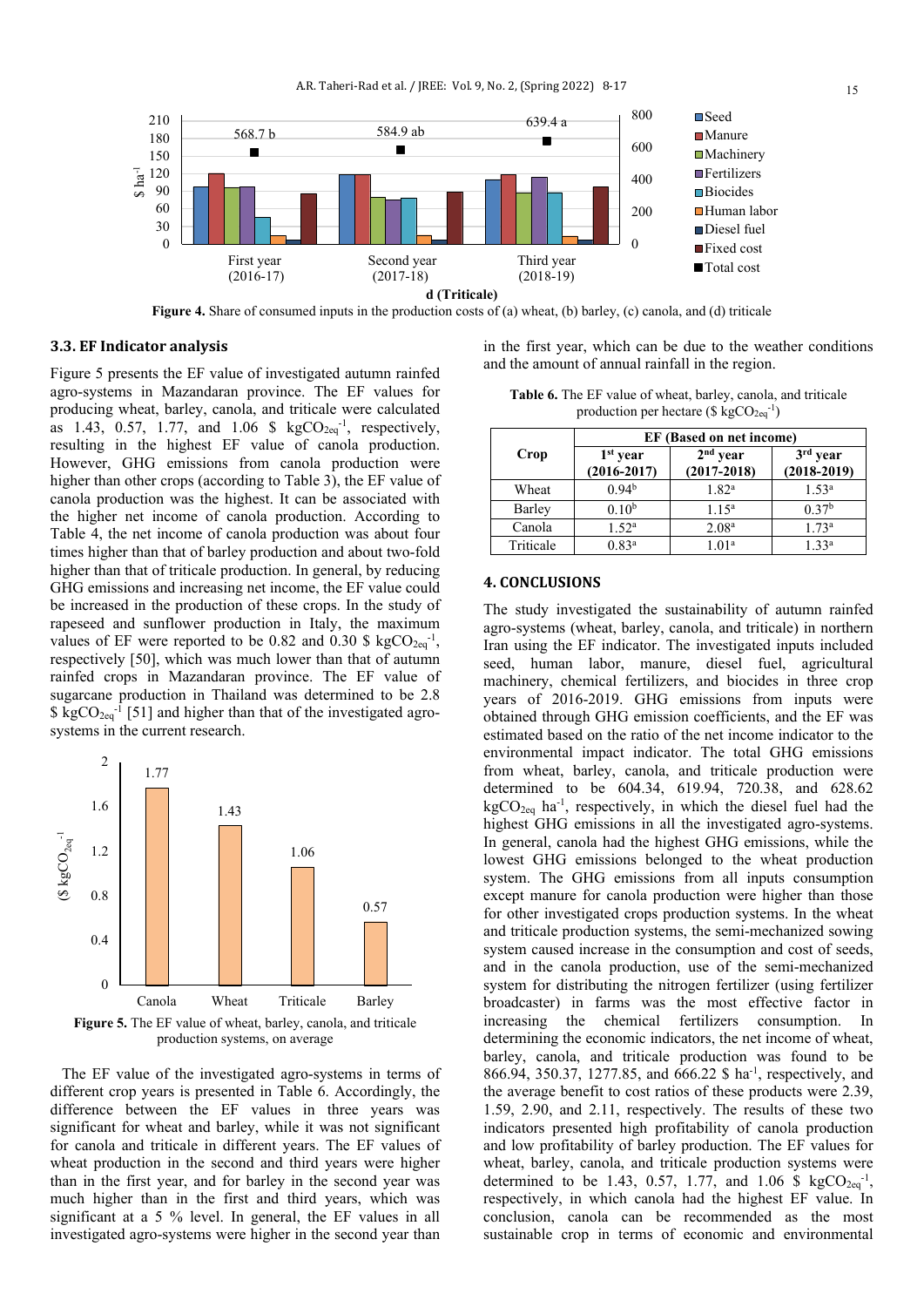points of view. Further research is required to investigate the third pillar of sustainability of the investigated production systems as the social aspect.

### **5. ACKNOWLEDGEMENT**

The authors would like to acknowledge the support provided by the Ferdowsi University of Mashhad for funding this work.

#### **REFERENCES**

- 1. Rathke, G.W. and Diepenbrock, W., "Energy balance of winter oilseed rape (*Brassica napus* L.) cropping as related to nitrogen supply and preceding crop", *European Journal of Agronomy*, Vol. 24, No. 1, (2006), 35-44. [\(https://doi.org/10.1016/j.eja.2005.04.003\)](https://doi.org/10.1016/j.eja.2005.04.003).
- 2. Nikkhah, A., Khojastehpour, M., Emadi, B., Taheri-Rad, A. and Khorramdel, S., "Environmental impacts of peanut production system using life cycle assessment methodology", *Journal of Cleaner*  **Production**, Vol. 92, (2015), 84-90. [\(https://doi.org/10.1016/j.jclepro.2014.12.048\)](https://doi.org/10.1016/j.jclepro.2014.12.048).
- 3. Taheri-Rad, A., Khojastehpour, M., Rohani, A., Khoramdel, S. and Nikkhah, A., "Energy flow modeling and predicting the yield of Iranian paddy cultivars using artificial neural networks", *Energy*, Vol. 135,  $(2017)$ , 405-412. [\(https://doi.org/10.1016/j.energy.2017.06.089\)](https://doi.org/10.1016/j.energy.2017.06.089).
- 4. Khoshnevisan, B., Bolandnazar, E., Barak, S., Shamshirband, S., Maghsoudlou, H., Altameem, T.A. and Gani, A., "A clustering model based on an evolutionary algorithm for better energy use in crop production", *Stochastic Environmental Research and Risk Assessment*, Vol. 29, No. 8, (2015), 1921-1935. [\(https://doi.org/10.1007/s00477-014-](https://doi.org/10.1007/s00477-014-0972-6) [0972-6\)](https://doi.org/10.1007/s00477-014-0972-6).
- 5. United Nations, Eco-efficiency indicators: Measuring resource-use efficiency and the impact of economic activities on the environment, Greening of economic growth series, United Nations Publication, (2009).
	- [\(https://sustainabledevelopment.un.org/content/documents/785eco.pdf\)](https://sustainabledevelopment.un.org/content/documents/785eco.pdf).
- 6. UNEP, "Eco-efficiency for the dairy processing industry", The UNEP Working Group for Cleaner Production in the Food Industry. Environmental Management Centre, The University of Queensland, St Lucia. Australia, (2004). [\(https://www.worldcat.org/title/unep-working](https://www.worldcat.org/title/unep-working-group-for-cleaner-production-in-the-food-industry/oclc/224393021)[group-for-cleaner-production-in-the-food-industry/oclc/224393021\)](https://www.worldcat.org/title/unep-working-group-for-cleaner-production-in-the-food-industry/oclc/224393021).
- 7. Ho, T.Q., Hoang, V.N., Wilson, C. and Nguyen, T.T., "Eco-efficiency analysis of sustainability-certified coffee production in Vietnam", *Journal of Cleaner Production*, Vol. 183, (2018), 251-260. [\(https://doi.org/10.1016/j.jclepro.2018.02.147\)](https://doi.org/10.1016/j.jclepro.2018.02.147).
- 8. Bonfiglio, A., Arzeni, A. & Bodini, A., "Assessing eco-efficiency of arable farms in rural areas", *Agricultural Systems*, Vol. 151, (2017), 114-125. [\(https://doi.org/10.1016/j.agsy.2016.11.008\)](https://doi.org/10.1016/j.agsy.2016.11.008).
- 9. Ministry of Agriculture of Iran, Iran Agriculture Statistics, (2019). [\(http://www.maj.ir/Dorsapax/userfiles/Sub65/Amarnamehj195-96](http://www.maj.ir/Dorsapax/userfiles/Sub65/Amarnamehj195-96-site.pdf) [site.pdf\)](http://www.maj.ir/Dorsapax/userfiles/Sub65/Amarnamehj195-96-site.pdf).
- 10. Nabavi-Pelesaraei, A., Abdi, R. and Rafiee, S., "Neural network modeling of energy use and greenhouse gas emissions of watermelon production systems", *Journal of the Saudi Society of Agricultural*  **Sciences**, Vol. 15, No. 1, (2016), 38-47. [\(https://doi.org/10.1016/j.jssas.2014.05.001\)](https://doi.org/10.1016/j.jssas.2014.05.001).
- 11. Ghasemi-Mobtaker, H., Kaab, A. and Rafiee, S., "Application of life cycle analysis to assess environmental sustainability of wheat cultivation in the west of Iran", *Energy*, Vol. 193, (2020), 116768. [\(https://doi.org/10.1016/j.energy.2019.116768\)](https://doi.org/10.1016/j.energy.2019.116768).
- 12. Unakıtan, G. and Aydın, B., "A comparison of energy use efficiency and economic analysis of wheat and sunflower production in Turkey: A case study in Thrace region", *Energy*, Vol. 149, (2018), 279-285. [\(https://doi.org/10.1016/j.energy.2018.02.033\)](https://doi.org/10.1016/j.energy.2018.02.033).
- 13. Kazemi, H., Bourkheili, S.H., Kamkar, B., Soltani, A., Gharanjic, K. and Nazari, N.M., "Estimation of greenhouse gas (GHG) emission and energy use efficiency (EUE) analysis in rainfed canola production (Case study: Golestan province, Iran)", *Energy*, Vol. 116, (2016), 694-700. [\(https://doi.org/10.1016/j.energy.2016.10.010\)](https://doi.org/10.1016/j.energy.2016.10.010).
- 14. Mohammadi, A., Rafiee, S., Jafari, A., Keyhani, A., Mousavi-Avval, S.H. and Nonhebel, S., "Energy use efficiency and greenhouse gas emissions of farming systems in north Iran", **Renewable and Sustainable Energy Reviews**, Vol. 30, (2014), 724-733. *Sustainable Energy Reviews,* [\(https://doi.org/10.1016/j.rser.2013.11.012\)](https://doi.org/10.1016/j.rser.2013.11.012).
- 15. Thanawong, K., Perret, S.R. and Basset-Mens, C., "Eco-efficiency of paddy rice production in Northeastern Thailand: A comparison of rainfed and irrigated cropping systems", *Journal of Cleaner Production*, Vol. 73, (2014), 204-217. [\(https://doi.org/10.1016/j.jclepro.2013.12.067\)](https://doi.org/10.1016/j.jclepro.2013.12.067).
- 16. Forleo, M.B., Palmieri, N. and Salimei, E., "The eco-efficiency of the dairy cheese chain: An Italian case study", *Italian Journal of Food Science*, Vol. 30, No. 2, (2018). [\(https://doi.org/10.14674/IJFS-1077\)](https://doi.org/10.14674/IJFS-1077).
- 17. Masuda, K., "Measuring eco-efficiency of wheat production in Japan: A combined application of life cycle assessment and data envelopment analysis", *Journal of Cleaner Production*, Vol. 126, (2016), 373-381. [\(https://doi.org/10.1016/j.jclepro.2016.03.090\)](https://doi.org/10.1016/j.jclepro.2016.03.090).
- 18. Besharatdeh, M., Norouzi, Gh. and Feizabadi, Y., "Eco-efficiency assessment of tangerine production in Mazandaran province, with rural economic development approach", *Quarterly Journal of Space Economy & Rural Development*, Vol. 30, No. 1, (2020), 195-218. (In Farsi). [\(https://iranjournals.nlai.ir/handle/123456789/501403\).](https://iranjournals.nlai.ir/handle/123456789/501403)
- 19. Dyer, J.A. and Desjardins, R.L., "Carbon dioxide emissions associated with the manufacturing of tractors and farm machinery in Canada",<br> **Biosystems** Engineering. Vol. 93. (2006). 107-118. *Biosystems Engineering*, Vol. 93, (2006), 107-118. [\(https://doi.org/10.1016/j.biosystemseng.2005.09.011\)](https://doi.org/10.1016/j.biosystemseng.2005.09.011).
- 20. Dyer, J.A. and Desjardins, R.L., "Simulated farm fieldwork, energy consumption and related greenhouse gas emissions in Canada",<br>**Biosystems** Engineering, Vol. 85, (2003), 503-513. *Engineering*, Vol. [\(https://doi.org/10.1016/S1537-5110\(03\)00072-2\).](https://doi.org/10.1016/S1537-5110(03)00072-2))
- 21. Lal, R. "Carbon emission from farm operations", *Environment International*, Vol. 30, (2004), 981-990. [\(https://doi.org/10.1016/j.envint.2004.03.005\)](https://doi.org/10.1016/j.envint.2004.03.005).
- 22. Yildizhan, H., "Energy, exergy utilization and CO<sub>2</sub> emission of strawberry production in greenhouse and open field", *Energy*, Vol. 143, (2018), 417-423. [\(https://doi.org/10.1016/j.energy.2017.10.139\)](https://doi.org/10.1016/j.energy.2017.10.139).
- 23. Ozilgen, M. and Oner, E.S., Biothermodynamics: Principles and applications, CRC Press, (2016). applications, CRC Press, (2016). [\(https://www.routledge.com/Biothermodynamics-Principles-and-](https://www.routledge.com/Biothermodynamics-Principles-and-Applications/Ozilgen-Oner/p/book/9780367868123)[Applications/Ozilgen-Oner/p/book/9780367868123\)](https://www.routledge.com/Biothermodynamics-Principles-and-Applications/Ozilgen-Oner/p/book/9780367868123).
- 24. Singh, S. and Mittal, J.P., Energy in production agriculture, Mittal Publications, New Delhi, India, (1992). Publications, [\(https://www.econbiz.de/Record/energy-in-production-agriculture](https://www.econbiz.de/Record/energy-in-production-agriculture-singh-surendra/10000874369)[singh-surendra/10000874369\)](https://www.econbiz.de/Record/energy-in-production-agriculture-singh-surendra/10000874369).
- 25. Mondani, F., Aleagha, S., Khoramivafa, M. and Ghobadi, R., "Evaluation of greenhouse gases emission based on energy consumption in wheat Agroecosystems", *Energy Reports*, Vol. 3, (2017), 37-45. [\(https://doi.org/10.1016/j.egyr.2017.01.002\)](https://doi.org/10.1016/j.egyr.2017.01.002).
- 26. Sahabi, H., Feizi, H. and Karbasi, A., "Is saffron more energy and economic efficient than wheat in crop rotation systems in northeast Iran?", *Sustainable Production and Consumption*, Vol. 5, (2016), 29- 35. [\(https://doi.org/10.1016/j.spc.2015.11.001\)](https://doi.org/10.1016/j.spc.2015.11.001).
- 27. Amoozad-Khalili, M., Rostamian, R., Esmaeilpour-Troujeni, M. and Kosari-Moghaddam, A., "Economic modeling of mechanized and semimechanized rainfed wheat production systems using multiple linear regression model", *Information Processing in Agriculture*, Vol. 7, No. 1, (2020), 30-40. [\(https://doi.org/10.1016/j.inpa.2019.06.002\)](https://doi.org/10.1016/j.inpa.2019.06.002).
- 28. Esmailpour-Troujeni, M., Khojastehpour, M., Vahedi, A. and Emadi, B., "Sensitivity analysis of energy inputs and economic evaluation of pomegranate production in Iran", *Information Processing in Agriculture*, Vol. 5, No. 1, (2018), 114-123. [\(https://doi.org/10.1016/j.inpa.2017.10.002\)](https://doi.org/10.1016/j.inpa.2017.10.002).
- 29. Van-Middelaar, C.E., Berentsen, P.B.M., Dolman, M.A. and De Boer, I.J.M., "Eco-efficiency in the production chain of Dutch semi-hard cheese", *Livestock Science*, Vol. 139, No. 1-2, (2011), 91-99. [\(https://doi.org/10.1016/j.livsci.2011.03.013\)](https://doi.org/10.1016/j.livsci.2011.03.013).
- 30. Shrestha, B.M., Desjardins, R.L., McConkey, B.G., Worth, D.E., Dyer, J.A. and Cerkowniak, D.D., "Change in carbon footprint of canola production in the Canadian Prairies from 1986 to 2006", **Renewable**<br>**Energy.** Vol. 63. (2014). 634-641. *Energy*, Vol. 63, (2014), 634-641. [\(https://doi.org/10.1016/j.renene.2013.10.022\)](https://doi.org/10.1016/j.renene.2013.10.022).
- 31. Eady, S., "Greenhouse gas emissions from the cultivation of canola in Australia." [\(http://australianoilseeds.com/\\_\\_data/assets/pdf\\_file/0010/11440/Austral](http://australianoilseeds.com/__data/assets/pdf_file/0010/11440/Australian_Country_Report_for_Canola_Nov2017-_Updated_with_CO2_MJ_FAME.pdf) [ian\\_Country\\_Report\\_for\\_Canola\\_Nov2017-](http://australianoilseeds.com/__data/assets/pdf_file/0010/11440/Australian_Country_Report_for_Canola_Nov2017-_Updated_with_CO2_MJ_FAME.pdf) [\\_Updated\\_with\\_CO2\\_MJ\\_FAME.pdf\)](http://australianoilseeds.com/__data/assets/pdf_file/0010/11440/Australian_Country_Report_for_Canola_Nov2017-_Updated_with_CO2_MJ_FAME.pdf).
- 32. Mason, M.G. and Brennan, R.F., "Comparison of growth response and nitrogen uptake by canola and wheat following application of nitrogen